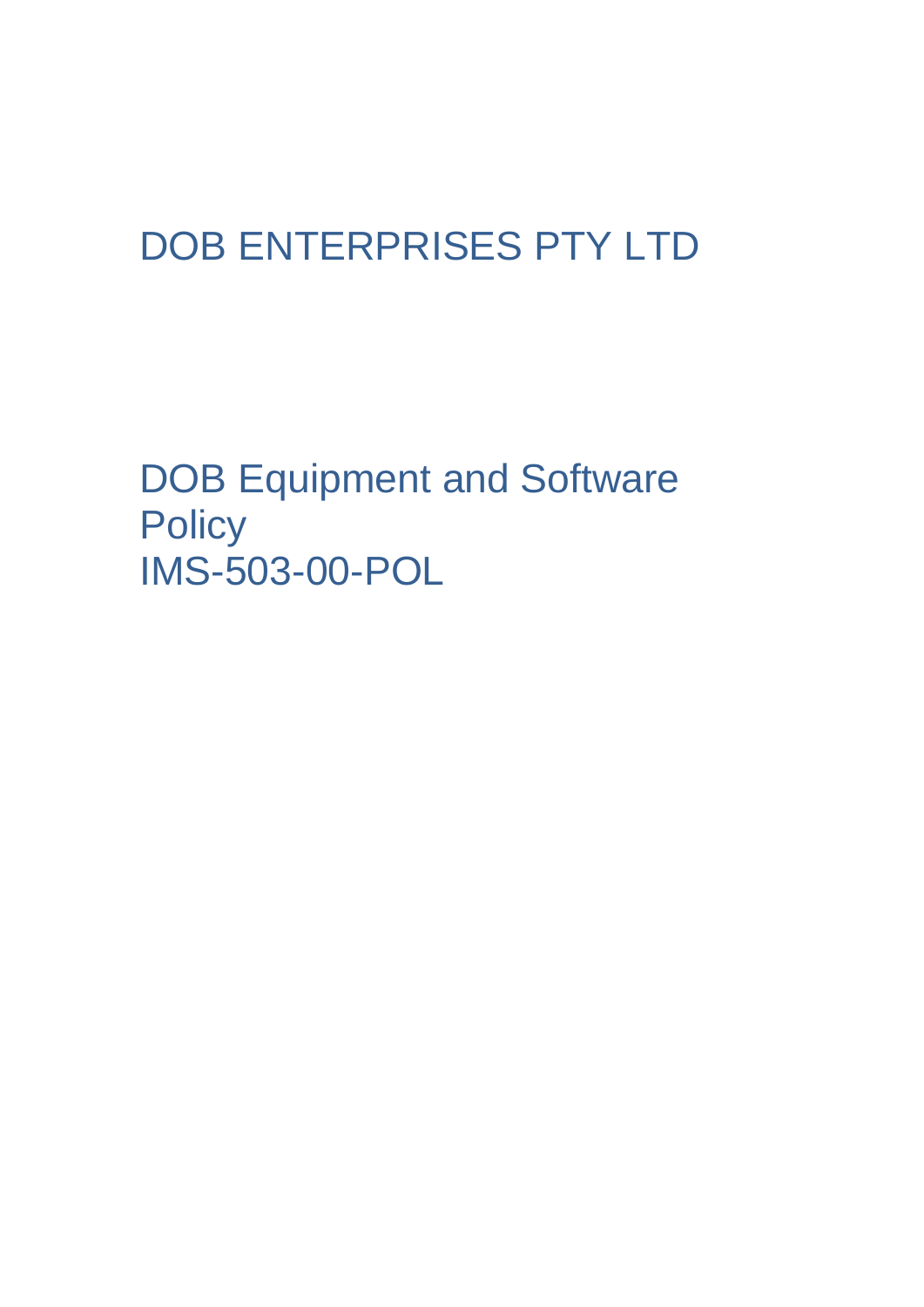| <b>Date</b> | <b>Rev</b> | <b>Modified</b><br><b>By</b> | <b>Changes Made,</b><br><b>Review History</b> | <b>Reviewed</b><br>by | <b>Approved</b><br>by |
|-------------|------------|------------------------------|-----------------------------------------------|-----------------------|-----------------------|
| 16.04.18    | 0          | Sunette<br>Opperman          | Creation                                      | S Rupert              | S Rupert              |
|             |            |                              |                                               |                       |                       |
|             |            |                              |                                               |                       |                       |
|             |            |                              |                                               |                       |                       |
|             |            |                              |                                               |                       |                       |
|             |            |                              |                                               |                       |                       |
|             |            |                              |                                               |                       |                       |
|             |            |                              |                                               |                       |                       |
|             |            |                              |                                               |                       |                       |

|                                                  | DOB ENTERPRISES PTY LTD<br>ABN 20112 866001                              | Revision       | 0               | Date | 16.04.18     |
|--------------------------------------------------|--------------------------------------------------------------------------|----------------|-----------------|------|--------------|
| mbc<br>ē<br><b>Icloour hire</b>                  | Level 1 49 Horton Street<br>Port Macquarie NSW 2444<br>Ph: 1 300 854 622 | Document<br>No | IMS -503-00-POL | Page |              |
| mbc<br>Imbo<br>m <sub>tc</sub><br>sursing agency | Fax: 02 6583 8468<br>UNCONTROLLED WHEN PRINTED OR DOWNLOADED             |                |                 |      | Page 2 of 10 |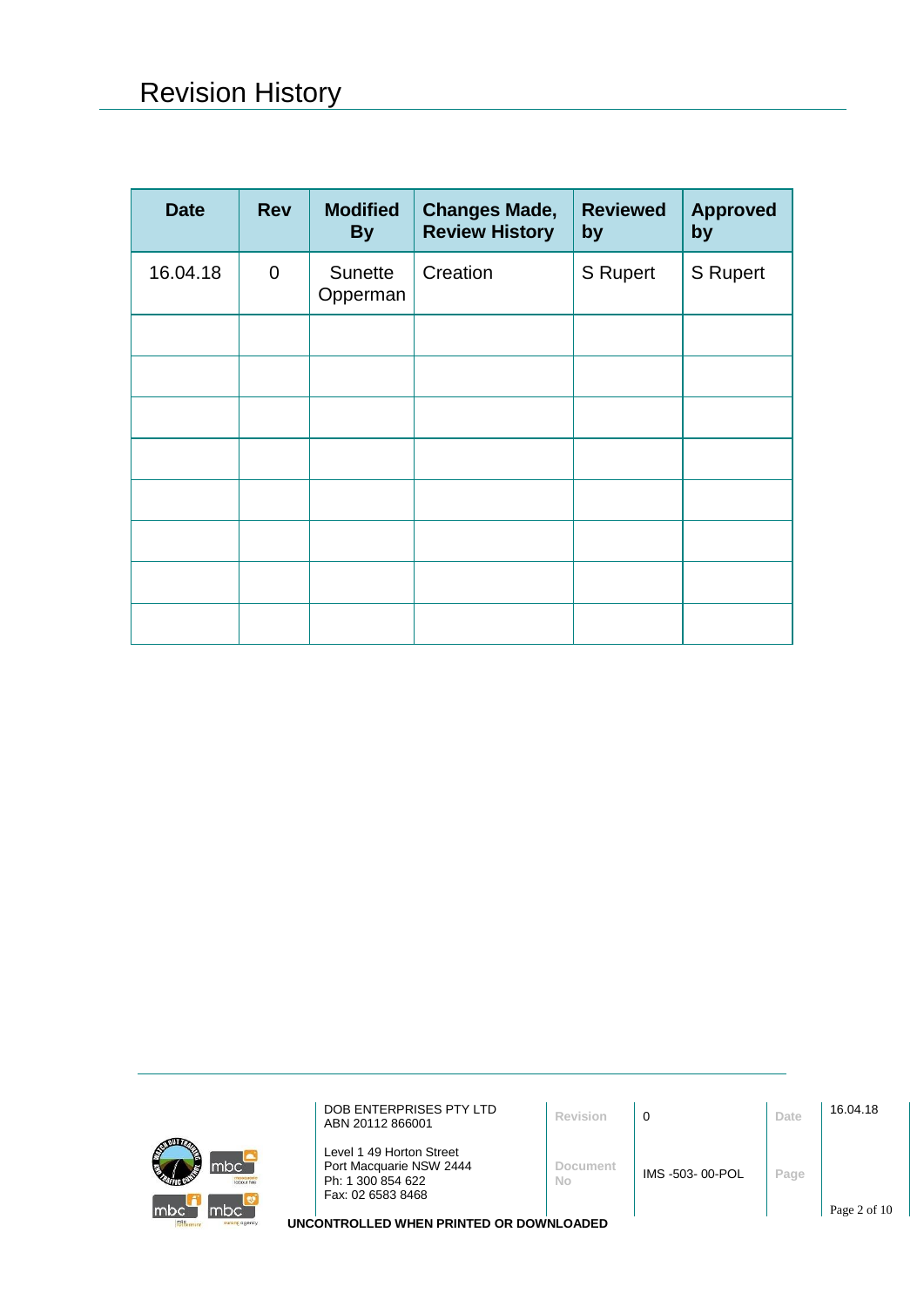#### **Purpose of this policy**

This policy is to provide rules and guidelines specific to acceptable use of all Company equipment made available to employees and contractors of the Company. This includes, but is not limited to: Personal Computers (PC's), laptops, mobile phones, printers and any other Company equipment an employee is given access to, both internally and externally.

The policy has been designed to protect the confidentiality, integrity and availability of data and resources using Company equipment, computer networks and smartphones.

#### **Definitions**

**Equipment -** Pursuant to this Policy, equipment is classified as any device or software that is made available to an employee or a contractor to perform their duties. This includes mobile phones, PC's at the office, laptops, tablets, terminals and any other device that is deemed necessary.

**Company Network -** The internal company network that is controlled and maintained by DOB Enterprises.

**Software –** Encompasses all functions that can be performed on Company equipment, as defined above.

**Backup -** A process in which data that a user has generated is replicated in a remote location to preserve data in the event of equipment failure, disasters or user errors.

**Remote Access -** Denotes the ability to access Company information and software away from the Company's premises – i.e. from home, customer site, overseas etc.

**Username and Password -** A unique identified given to an employee or contractor that denote permission to access certain functions relevant to their position.

**Monitoring -** The ability of the Company to access all information transmitted on the Company Network.

# **Authorised Use**

Access and Use of I.T. Resources, Equipment and Software Policy applies to all users of the Company's equipment including employees, agents and contractors.

The Company's equipment and access to the network are to be used only by persons authorised by the Company.



| DOB ENTERPRISES PTY LTD<br>ABN 20112 866001                                                   | Revision       |                 | Date | 16.04.18            |
|-----------------------------------------------------------------------------------------------|----------------|-----------------|------|---------------------|
| Level 1 49 Horton Street<br>Port Macquarie NSW 2444<br>Ph: 1 300 854 622<br>Fax: 02 6583 8468 | Document<br>No | IMS -503-00-POL | Page | $D_{200}$ $3$ of 10 |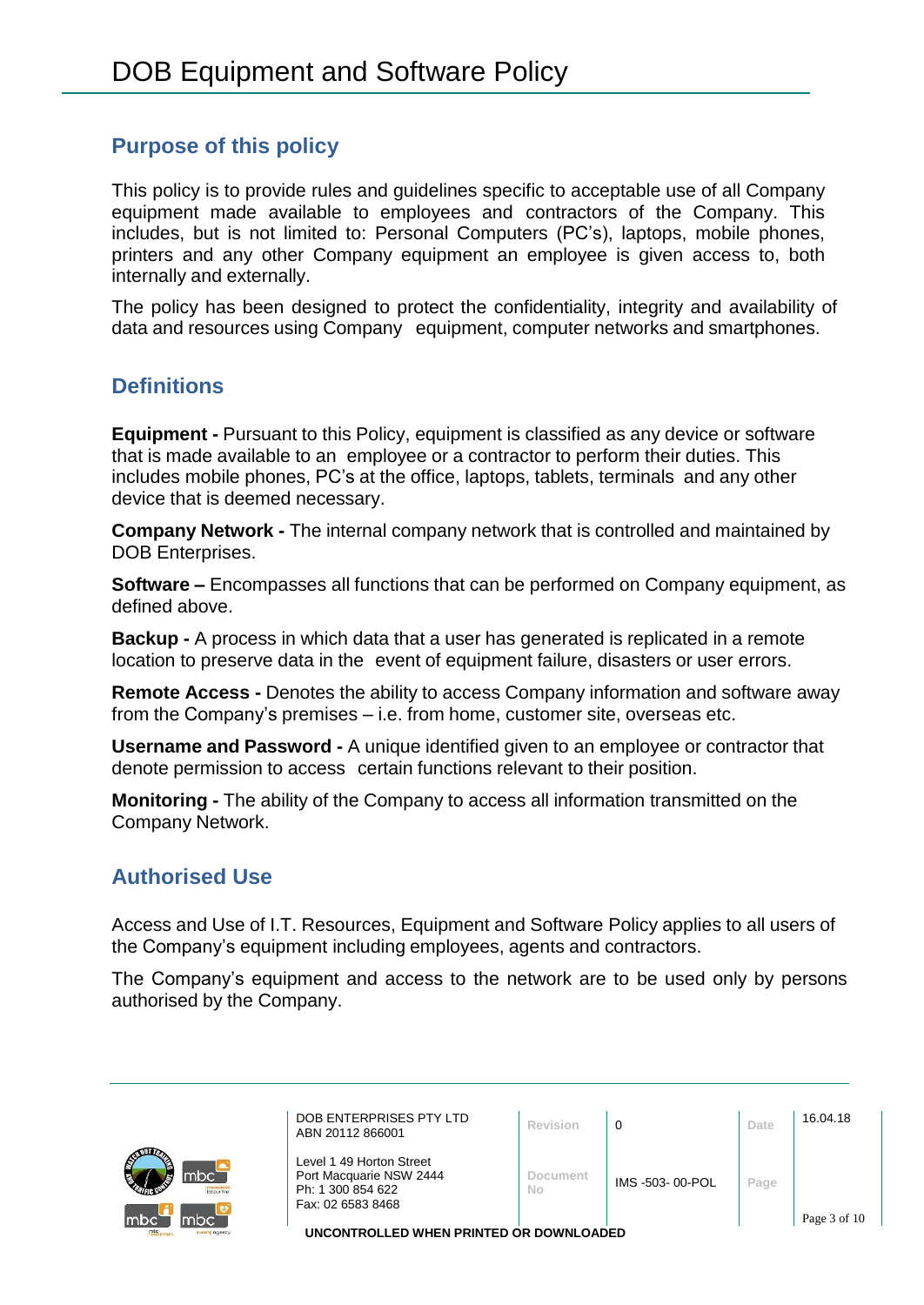# DOB Equipment and Software Policy

Authorised users are those who are issued a username and password by the Company. The username and password will grant the user access to information based on his/her job requirement and security level authorisation.

#### **Issue of equipment**

Upon employment by the company, the employee will be provided with the equipment required to perform the required duties, as deemed by the Director.

Depending on the position, this may include issue of a portable company device, such as a laptop, mobile phone or tablet, that the employee will become the custodian of, and be responsible for as outlined by this Policy.

The employee, if required, may be given access to a P.C. that remains on company premises after hours.

For the employee to be granted a username and password, the Director will arrange with Management to ensure that the account is created in a timely manner.

Regular equipment reviews will be conducted by management.

#### **Software**

All equipment provided by the company will contain software deemed necessary for the employee to perform his/her duties.

Any additional software requirements must be approved by the Director, who will assess the requirement and ensure that additional software installed adheres to Company Policy, including licencing requirements.

#### **Company Network**

Most equipment provided by the Company, will have direct access to the Company's network and utilise the Company's infrastructure. As a core asset of the Company, the network contains vital information required for the operation of the business. As such, it is the responsibility of all staff to maintain the integrity of information and security of the network always.

It is each employee's responsibility to ensure their practices protect the Company's interests always. The following section of the Policy outlines major guidelines, however any action that can be deemed inappropriate must be avoided. The Company has an obligation that all relevant laws are complied with.

|                                         | DOB ENTERPRISES PTY LTD<br>ABN 20112 866001                              | Revision       | 0               | Date | 16.04.18     |
|-----------------------------------------|--------------------------------------------------------------------------|----------------|-----------------|------|--------------|
| mbc <sup>-</sup><br><b>Icloour hire</b> | Level 1 49 Horton Street<br>Port Macquarie NSW 2444<br>Ph: 1 300 854 622 | Document<br>No | IMS -503-00-POL | Page |              |
| mbc`<br><b>Imbo</b>                     | Fax: 02 6583 8468                                                        |                |                 |      | Page 4 of 10 |
| sursing agency                          | UNCONTROLLED WHEN PRINTED OR DOWNLOADED                                  |                |                 |      |              |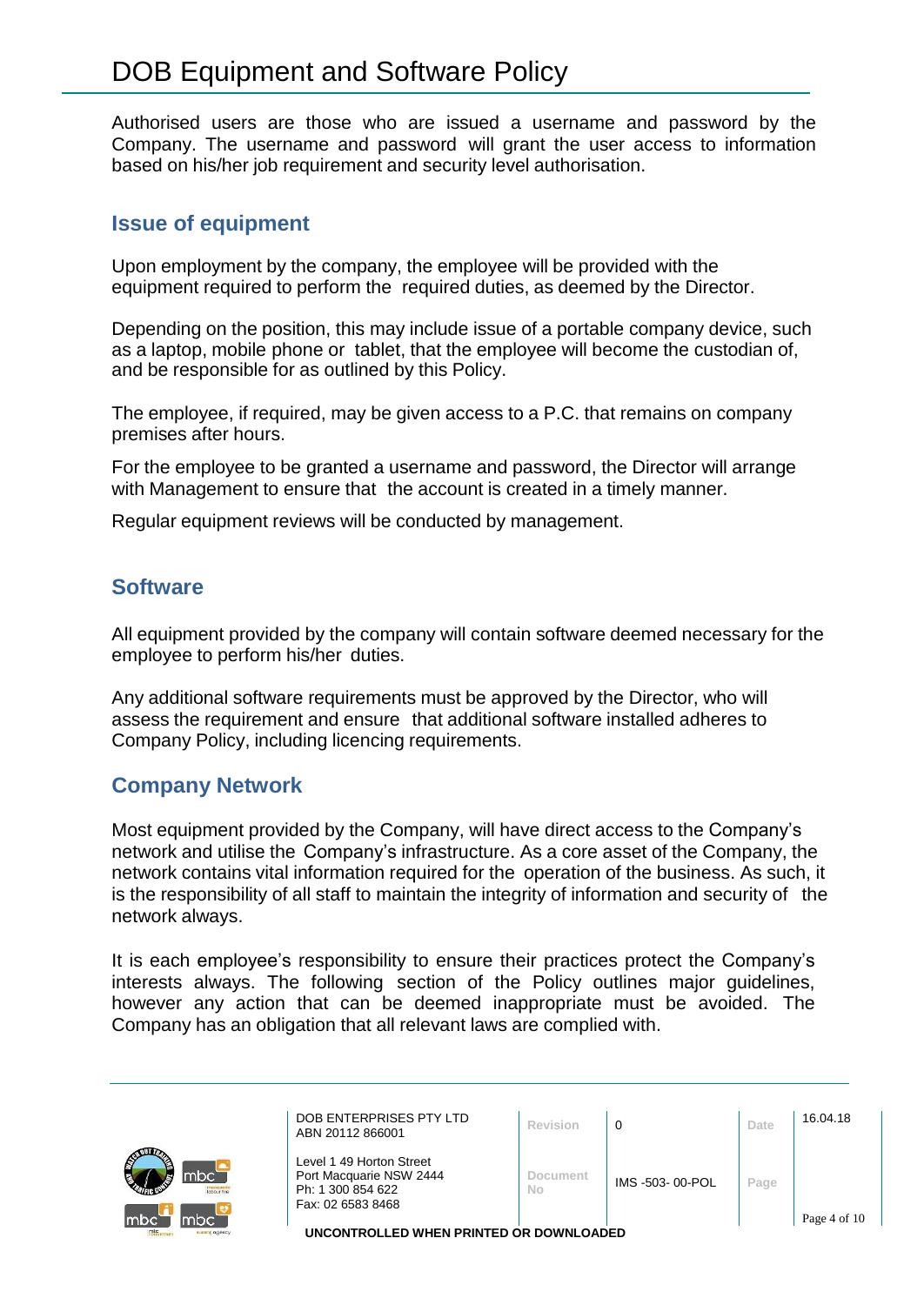The Sex, Race, Age and Disability Discrimination Acts prohibit sexual harassment, racial vilification and other forms of unlawful discrimination which could occur through usage of Company issued equipment, including email and internet usage.

The following use of **email and internet** is prohibited:

- Defaming, harassing, abusing or otherwise offending another person.
- Accessing, downloading, storing or transmitting material of an offensive nature (for example sexually explicit pictures, or racially discriminatory jokes).
- Sending offensive comments based on a person's gender, age, sexuality, race, religious background, disability or appearance.

Using Company issued equipment or software for illegal purposes or a manner that would expose the Company to investigation or inquiry by the Police or other Government Agencies (For example pornographic material).

Accessing illegal or inappropriate internet sites (for example pornographic, file sharing, torrenting or pirate websites).

Using Company issued equipment with a built-in camera to perform any activity which may be considered illegal or offensive.

Accessing, saving or distributing material that could cause damage or harm the reputation of the Company or material that could be misleading or deceptive.

Attempting to obscure the origin of any message or otherwise disguise user identity.

Unauthorised transmission of sensitive and confidential information belonging to the Company.

Knowingly obtaining, permitting or assisting unauthorised access to information or damaging, deleting, inserting or otherwise altering such information.

Infringing copyright, software licences or making personal profit or private gain by using someone else's

intellectual property including software, programs, data, music, pictures etc.

Breaching the Company's Social Media Policy.

Actions that could reasonably be expected to directly or indirectly cause strain on any computing facilities, or interference with others' use of the system. This includes but is not limited to:

(widespread distribution of unsolicited email), Letter Bombing (repeatedly sending the same email to one or more recipients) or sending/forwarding chain letters.

Further to the above, the following actions pertaining to the Company network are **strictly prohibited**:

• Unauthorised access to the Company network (i.e. hacking), attempting or assisting someone else to 'hack', circumvent, bypass or disable security access controls on any Company equipment.



| DOB ENTERPRISES PTY LTD<br>ABN 20112 866001                                                   | Revision       |                 | Date | 16.04.18                    |
|-----------------------------------------------------------------------------------------------|----------------|-----------------|------|-----------------------------|
| Level 1 49 Horton Street<br>Port Macquarie NSW 2444<br>Ph: 1 300 854 622<br>Fax: 02 6583 8468 | Document<br>No | IMS -503-00-POL | Page | $D_{0.02}$ $\epsilon$ of 10 |
|                                                                                               |                |                 |      |                             |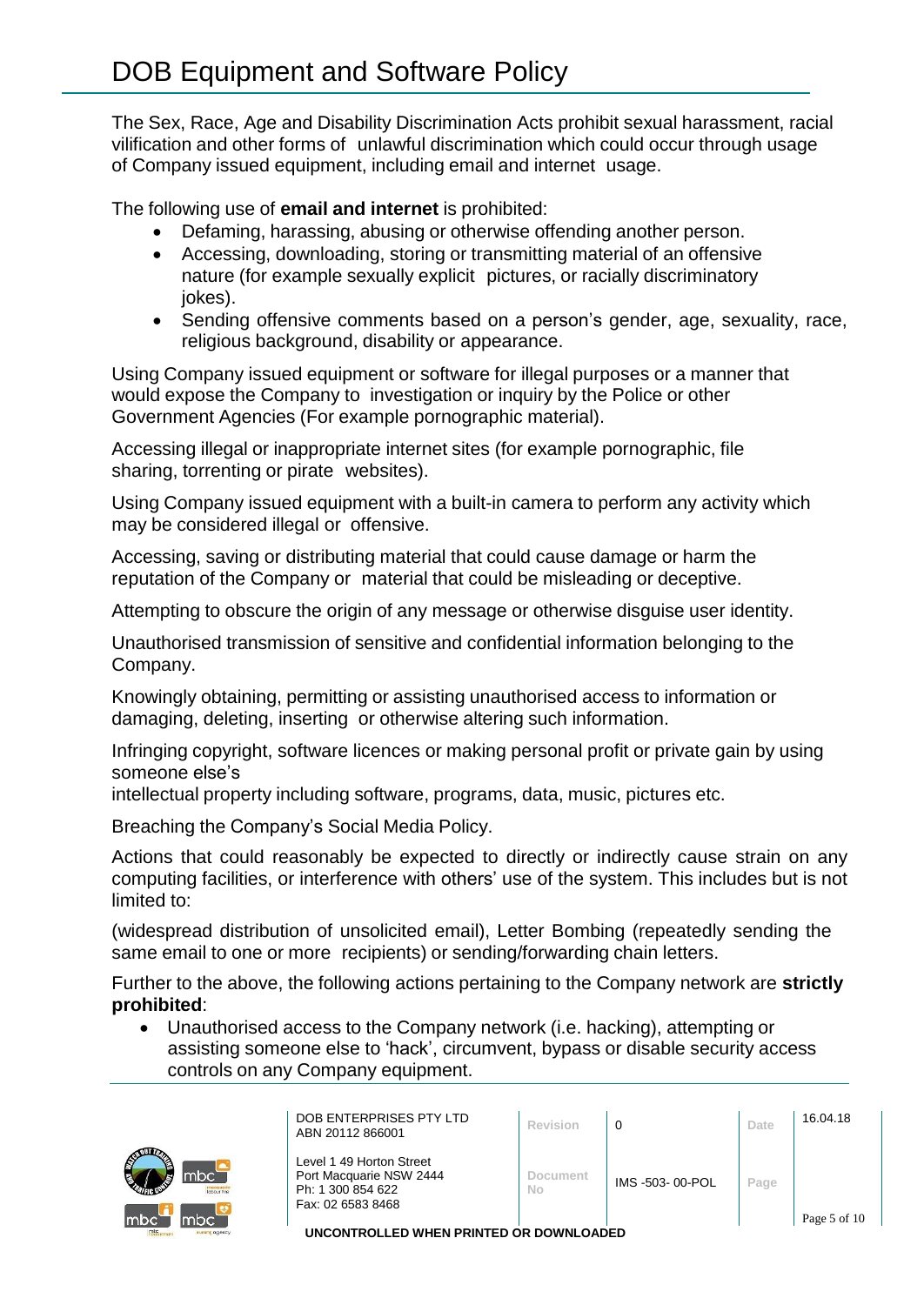- Attempting, or assisting someone else to "crash" or unnecessarily slow the computer systems or networks including unauthorised use, alteration or destruction of computing resources.
- Attempting, or assisting someone else to read, copy, alter or delete another users' files or electronic mail without their consent, even if the operating system allows this. The Company has the right to access user files and email as specified in the section 'Monitoring and Privacy' within this policy document.
- Executing any form of network monitoring which will intercept or receive data not intended for that user (for example sniffing), port scanning or security scanning, adding, removing or modifying network headers or other identifying information (spoofing).
- Attempting to modify or reconfigure hardware or software on Company issued equipment or network.
- Copying, installing or using any software or data files in violation of applicable copyright or licence agreements.
- Creating, installing or knowingly distributing a computer virus, trojan or another malicious program.
- The downloading and transmission of games, movies, screen savers and other executable files is prohibited unless for a business use or as authorised by Management.
- Using a system other than those provided by the Company to store files relating to the Company.
- Exporting software, technical information, encryption software or technology in violation of international regional export control law.
- Attempting to impersonate another person by using forged headers or other identifying information or using any type of 'anonymiser' or any other means to mask, hide or modify your identity.
- Facilitating use or access by non-authorised users including sharing your username and password.

Employees must exercise caution with any unexpected or unusual emails, even if the message is from a known source.

Emails with an attachment from an unknown source must not be opened. All suspicious emails must be reported to your Manager.

# **Remote access**

This section of the Policy applies to persons that either are custodians or Company equipment or have remote (i.e. Offsite) access to any part of the Company's network and infrastructure. Remote access users must ensure that their remote access connection is given the same consideration as the user's on-site connection to the Company's computer network.



| DOB ENTERPRISES PTY LTD<br>ABN 20112 866001                                                   | Revision              |                 | Date           | 16.04.18                       |
|-----------------------------------------------------------------------------------------------|-----------------------|-----------------|----------------|--------------------------------|
| Level 1 49 Horton Street<br>Port Macquarie NSW 2444<br>Ph: 1 300 854 622<br>Fax: 02 6583 8468 | <b>Document</b><br>No | IMS -503-00-POL | $^{\circ}$ age | $\Delta$ <sub>00</sub> 6 of 10 |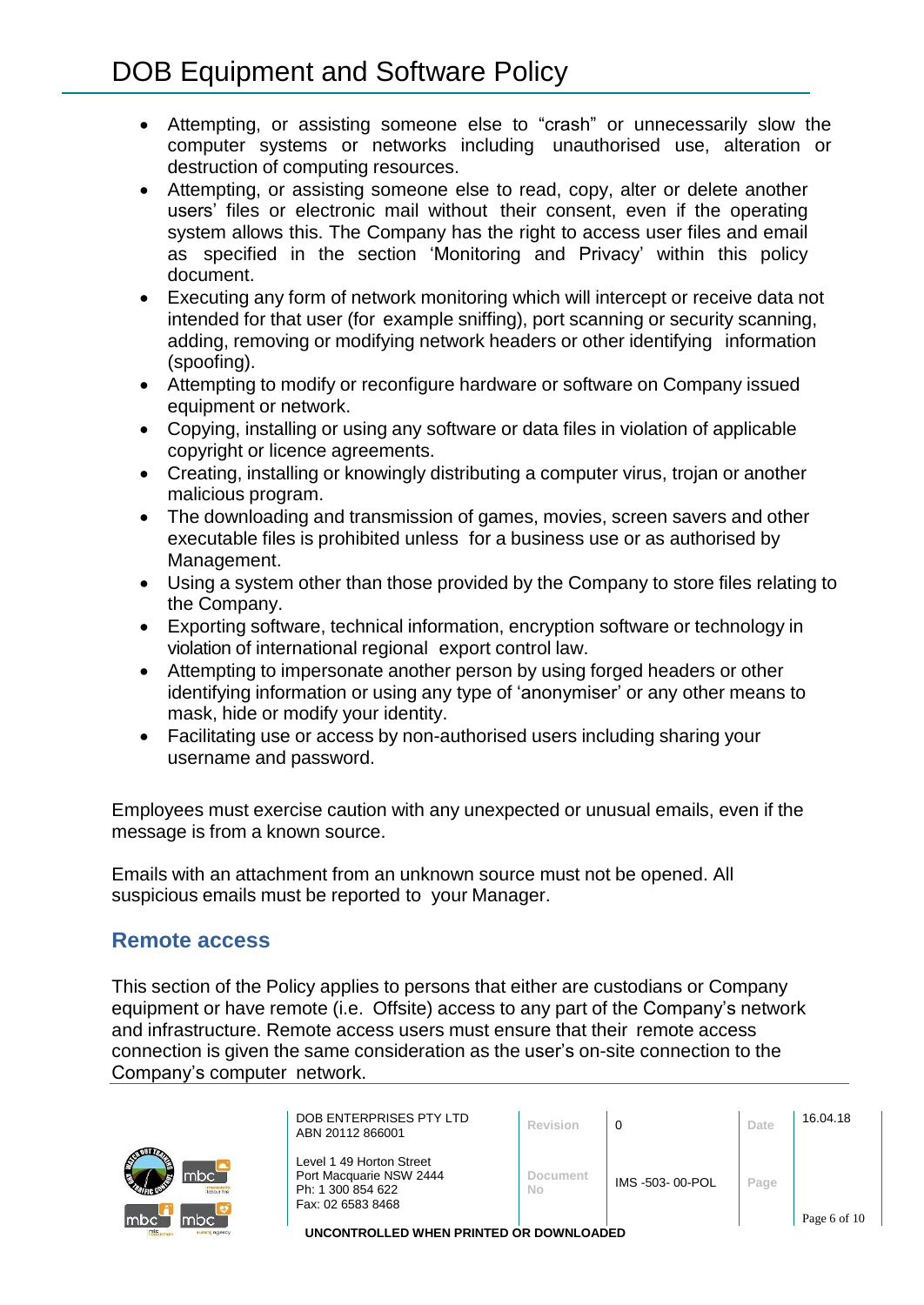# DOB Equipment and Software Policy

Remote access users not using Company provided equipment must install the most upto-date anti-virus software. The anti-virus software must be running always and must be approved by the Company.

Computer equipment intended to be used for remote access must be approved by management.

"Split-tunnelling" is strictly prohibited. Remote access users must not be connected to any other network while connected to the Company's network, apart from personal networks that are under complete control of the remote access user.

#### **User Responsibility**

Custodians of Company I.T equipment (e.g. laptops, portable devices) are responsible for the physical security of the equipment they've been provided.

Your equipment, when not physically with you, should be stored in a secure place, either at work or at home. Motor vehicles do not constitute a secure place and should only be used when you are unable to take the device/equipment with you.

If you have no alternative but to leave a piece of equipment in the car, they must be stored in the vehicle's boot. If you are entering a car park, the equipment must already be stored in the boot. Do not place equipment in the boot after entering car park, as you risk being observed doing so and increase chances of equipment being stolen.

Equipment is likely to have confidential information relating to the Company stored on the hard disks. Therefore, when visiting customer or non-affiliated premises, the equipment is not to be left unattended at any time.

When on Company premises, the equipment must still be in a secure location such as an office.

Users are responsible for maintenance and condition of their devices and are responsible for notifying management if their equipment needs replacement or repairing. They are also responsible for returning equipment in good working order similar to as received.

#### **Passwords**

Security of the Company's system is achieved through several independent security levels, one of which is the issuing of passwords to employees. Unique passwords are issued to provide employees with access that they require to perform their duties. Conversely the access granted will restrict access to areas of the system that is not required

It is the responsibility of each employee to preserve the secrecy of their password and to ensure that no other staff member has access to that password. An employee



| DOB ENTERPRISES PTY LTD<br>ABN 20112 866001                                                   | <b>Revision</b> |                 | Date | 16.04.18     |
|-----------------------------------------------------------------------------------------------|-----------------|-----------------|------|--------------|
| Level 1 49 Horton Street<br>Port Macquarie NSW 2444<br>Ph: 1 300 854 622<br>Fax: 02 6583 8468 | Document<br>No  | IMS -503-00-POL | Page | Page 7 of 10 |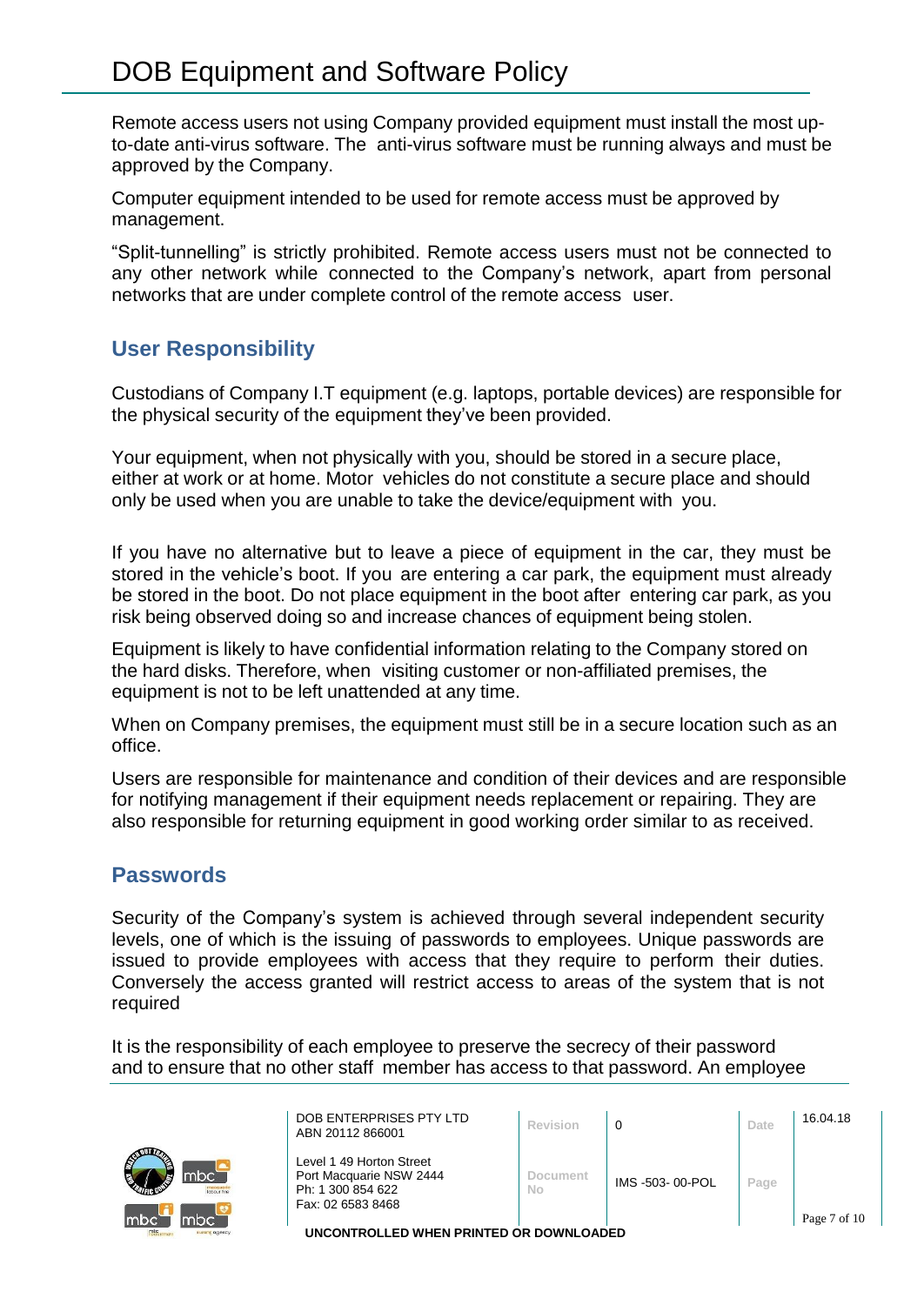must only use their own password and should not, under any circumstance, attempt to identify another employee's login information for any part of the Company's system.

For security purposes, domain passwords will expire and will require a new password at least every 6 weeks. The equipment will either prompt you with a 'password expired' screen when attempting to log in, or alternatively you can change the password manually by pressing CTRL + ALT + DELETE and selecting the 'Change a Password' option. If you believe your password has been compromised, you should change it immediately.

In the event you have forgotten your password, you can have it reset by contacting the **Head Office at 02 6584 0033.**

The following guidelines are to be used when selecting your password to ensure security:

Select passwords that are easy to remember but not obvious – i.e. do not repeat your username, surname, children's names or pets.

Never write your password down.

Use at least 6 characters, with a combination of lower and upper-case letters, as well as a combination of alpha, numeric and symbols.

Passwords should be easy to type quickly, so another person will not be able to follow or replicate by watching the keyboard.

Never give your password to anyone.

# **Personal Use**

The Company will tolerate occasional personal use of issued equipment in the following circumstances:

- Where the use takes place outside employee's usual work time.
- Where it does not incur any additional expense to the Company.
- Where it is infrequent and brief.
- Where it does not breach this Policy.

Any personal use beyond the guidelines set out in this Policy must be authorised by your Manager. Excessive personal use may lead to disciplinary action and/or the revocation or suspension of access.

Employees must not map their private email addresses to the Company's software (e.g. Outlook) and/or equipment.

# **Monitoring and Privacy**



| DOB ENTERPRISES PTY LTD<br>ABN 20112 866001                                                   | <b>Revision</b> |                 | Date | 16.04.18     |
|-----------------------------------------------------------------------------------------------|-----------------|-----------------|------|--------------|
| Level 1 49 Horton Street<br>Port Macquarie NSW 2444<br>Ph: 1 300 854 622<br>Fax: 02 6583 8468 | Document<br>No  | IMS -503-00-POL | Page | Page 8 of 10 |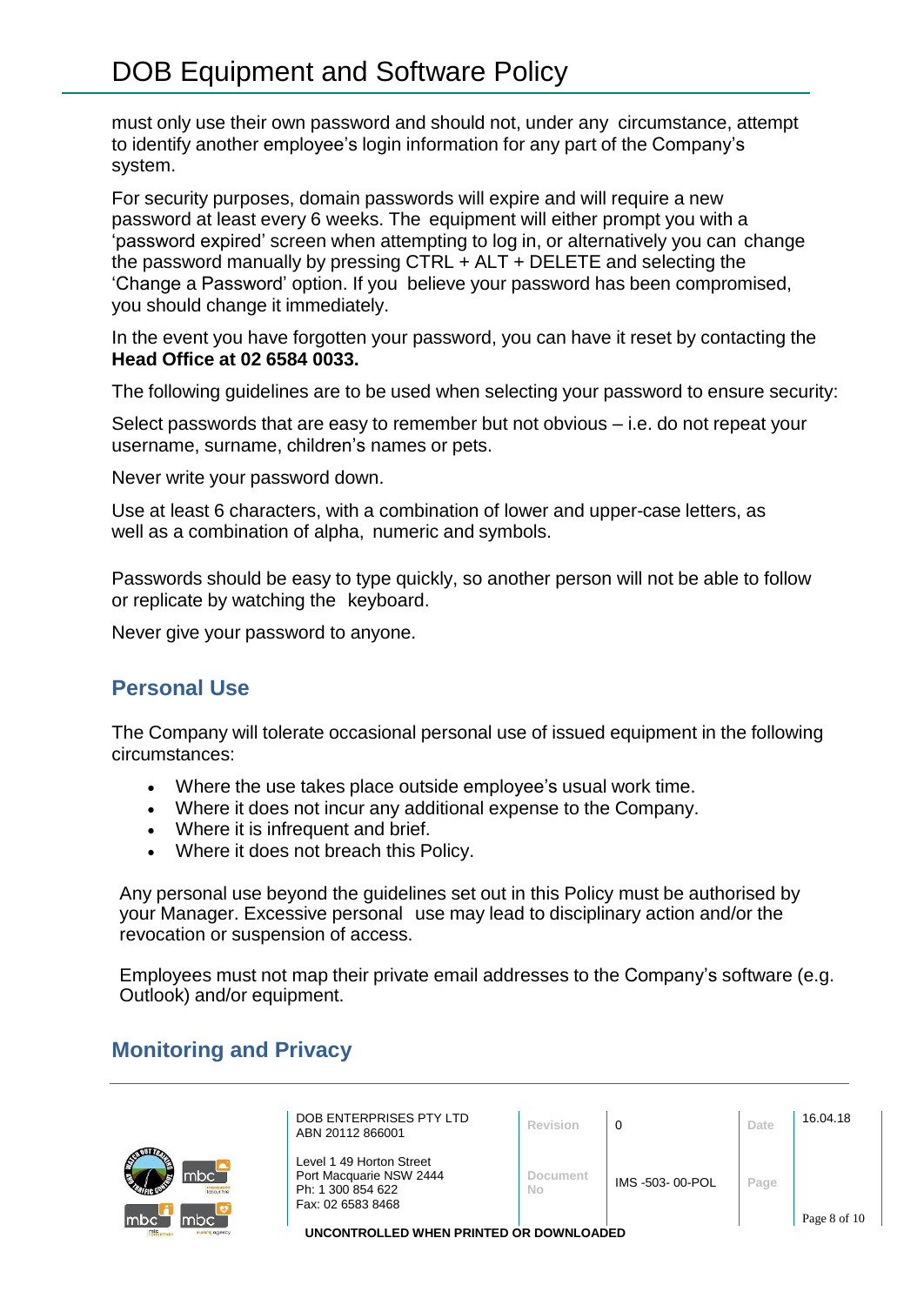The Company has the right to monitor and access all aspects of its computer system including email and the internet usage by employees, across all Company issued devices.

A log of all emails received and transmitted, as well as internet sites visited is kept by the Company for record purposes.

Employees do not have a right to privacy with respect to their email and internet usage while on the network or using Company issued equipment.

Legitimate reasons for monitoring and access include but are not limited to the following:

- Ensuring that this Policy is being adhered to.
- Ensuring that there is no illegal or improper use of email, internet or Company issued equipment.
- Investigating complaints from other employees, clients, customer or Government agencies.
- Assessing the level of personal usage.
- Accessing or retrieving emails that may have been deleted.
- Retrieving necessary data from Company equipment relating to former employees.

The Company does not intend to read emails or monitor internet usage daily. Monitoring will occur for any of the above reasons, including where the Company reasonably believes an employee has committed a disciplinary or offence, is in breach of this Policy and/or where the Company is legally obligated to do so.

# **Breaches and Disciplinary Action**

As is the case with all the Company's policies, if you do not comply with this Policy you may face disciplinary action.

If the breach involves breaking the law, you may also be personally liable. The Company may report any breaches of State or Federal laws to the relevant government agency.

Disciplinary action may result in revocation or suspension of your access. It may also include a verbal or written warning.

Serious or repeated breaches of this Policy may lead to instant dismissal.

This Policy has been put in place to protect the Company and its employees from liability. If the Company incurs any liability because of an employee not complying with this Policy, the employee will be liable for any damages or other liability arising out of the breach.



| DOB ENTERPRISES PTY LTD |
|-------------------------|
| ABN 20112 866001        |

| DOB ENTERPRISES PTY LTD<br>ABN 20112 866001                                                   | Revision       |                 | Date | 16.04.18     |
|-----------------------------------------------------------------------------------------------|----------------|-----------------|------|--------------|
| Level 1 49 Horton Street<br>Port Macquarie NSW 2444<br>Ph: 1 300 854 622<br>Fax: 02 6583 8468 | Document<br>No | IMS -503-00-POL | Page | Page 9 of 10 |